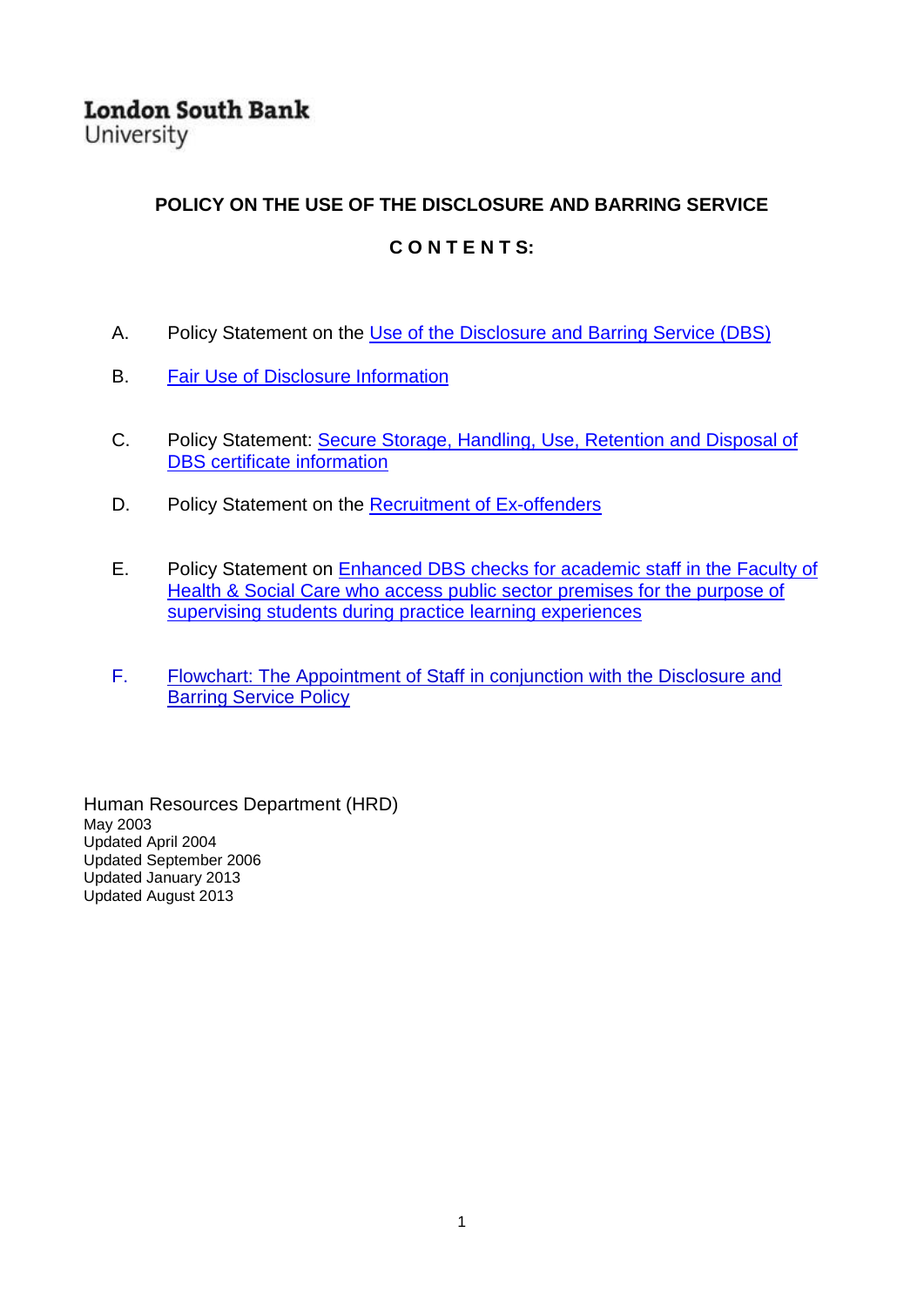University

## <span id="page-1-0"></span>**Policy Statement on the use of the Disclosure and Barring Service**

1. As an employer the University is committed to equality of opportunity and this underpins our employment and recruitment procedures. We use published objective, job-related criteria when making staff appointment decisions and select all candidates for interview based on their skills, qualifications, experience and ability to do the job.

The University also has a duty to provide a safe working and learning environment for its staff and students as well as legal and organisational obligations to other vulnerable groups.

2. To comply with these obligations, and for best practice, the University will use the criminal records checking service of the Disclosure and Barring Service (DBS)\* for this purpose.

The DBS was established under the Protection of Freedoms Act 2012 and merges the functions previously carried out by the Criminal Records Bureau (CRB)\* and Independent Safeguarding Authority (ISA)\*. The CRB was established under the Police Act 1997 to allow Registered Bodies to obtain information for approved purposes about an individual's criminal record.

- 3. The DBS is a non-departmental public body (NDPB)\* sponsored by the Home Office to carry out functions on behalf of the government. The DBS assists employers to make safer recruitment decisions and appointments by helping identify candidates who may be unsuitable for certain appointments or work, especially those working with vulnerable groups including children. As a Registered Body with the DBS the University can ask exempted questions by virtue of the Exceptions Order to the Rehabilitation of Offenders Act 1974.
- 5. The University will use the relevant information provided by the DBS to make informed recruitment and appointment decisions on a fair and non-discriminatory basis.
- 6. For the assurance of applicants who are subject to DBS check, the DBS code of practice\* sets out the obligations that the University must meet to ensure that information released by the DBS is used fairly. These written policies are the:
	- [Fair Use of Disclosure Information](#page-2-0)
	- [Secure Storage, Handling, Use, Retention and Disposal of DBS certificate](#page-7-0)  [information](#page-7-0)
	- [Recruitment of Ex-Offenders](#page-9-0)

These are given to all candidates where a DBS check has been requested; they are available on the University's Human Resources website<sup>\*</sup> and can be found in items [B,](#page-2-0) [C](#page-7-0) and [D](#page-9-0) of this document.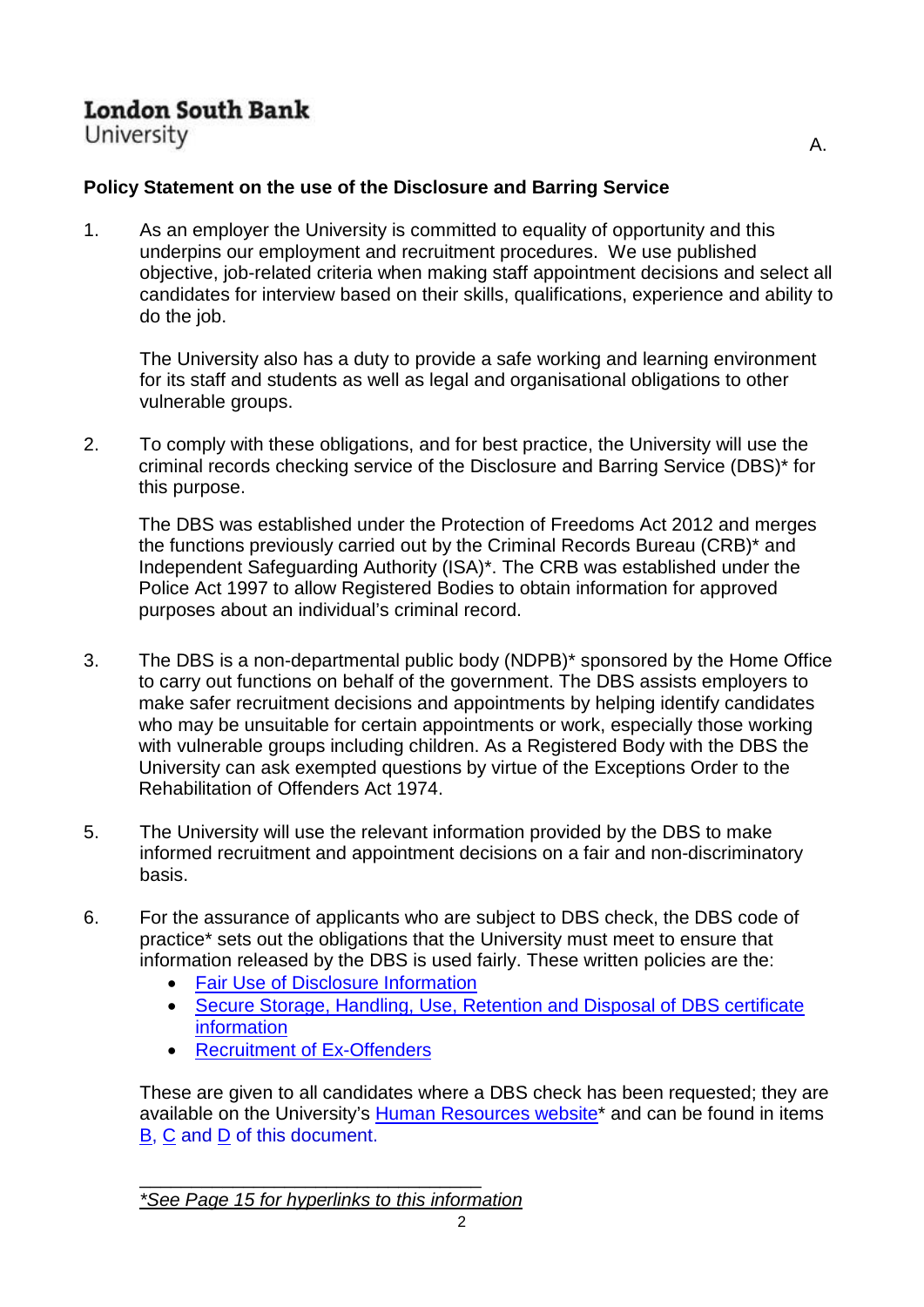University

<span id="page-2-0"></span>**Fair Use of Disclosure Information** 

- **1. Introduction**
- **2. Procedure for Identifying Posts Subject to DBS (Disclosure and Barring Service) check**
- **3. Recruitment and Selection Procedures**
- **4. The DBS Disclosure Service**
- **5. Applying for DBS check**
- **6. Sight and Recording of DBS certificate information**
- **7. Contacts**

#### **1. Introduction**

- 1.1 London South Bank University is committed to equality of opportunity as an employer and to ensuring that no applicant for a post or employee receives less favourable treatment on the grounds of their gender, age, race, ethnic or national origin, disability, marital status, sexual orientation, care responsibility, HIV status, trade union activity, political or religious belief.
- 1.2 The University uses published objective and job-related criteria when making staff appointment decisions and selects all candidates for interview based on their skills, qualifications, experience and ability to do the job.

## 2. **Procedure for Identifying Posts Subject DBS check**

2.1 To meet our NHS contractual obligations, a DBS check may be mandatory for posts in the Faculty of Health and Social Care. A DBS check will only be requested for other University posts where one is relevant and proportionate to the post or work concerned. The specific posts and level of disclosure will be determined by the appropriate Head/Director of Department, Director of Institute, Executive Dean or Pro Dean and, where appropriate, in conjunction with the Director or Deputy Director of Human Resources.

## **3. Recruitment and Selection Procedures**

- 3.1 Applicants will normally be informed in the "Further particulars" of the Recruitment Pack sent to all applicants where a post or work is identified as being subject to DBS check.
- 3.2 In accordance with the University's obligations to the Disclosure and Barring Service, the Recruitment Pack will contain the following:
	- [Policy Statement on the Use of the Disclosure and Barring Service](#page-1-0)
	- [Fair Use of Disclosure Information](#page-2-0)
	- [Secure Storage, Handling, Use, Retention and Disposal of DBS certificate](#page-7-0)  **[information](#page-7-0)**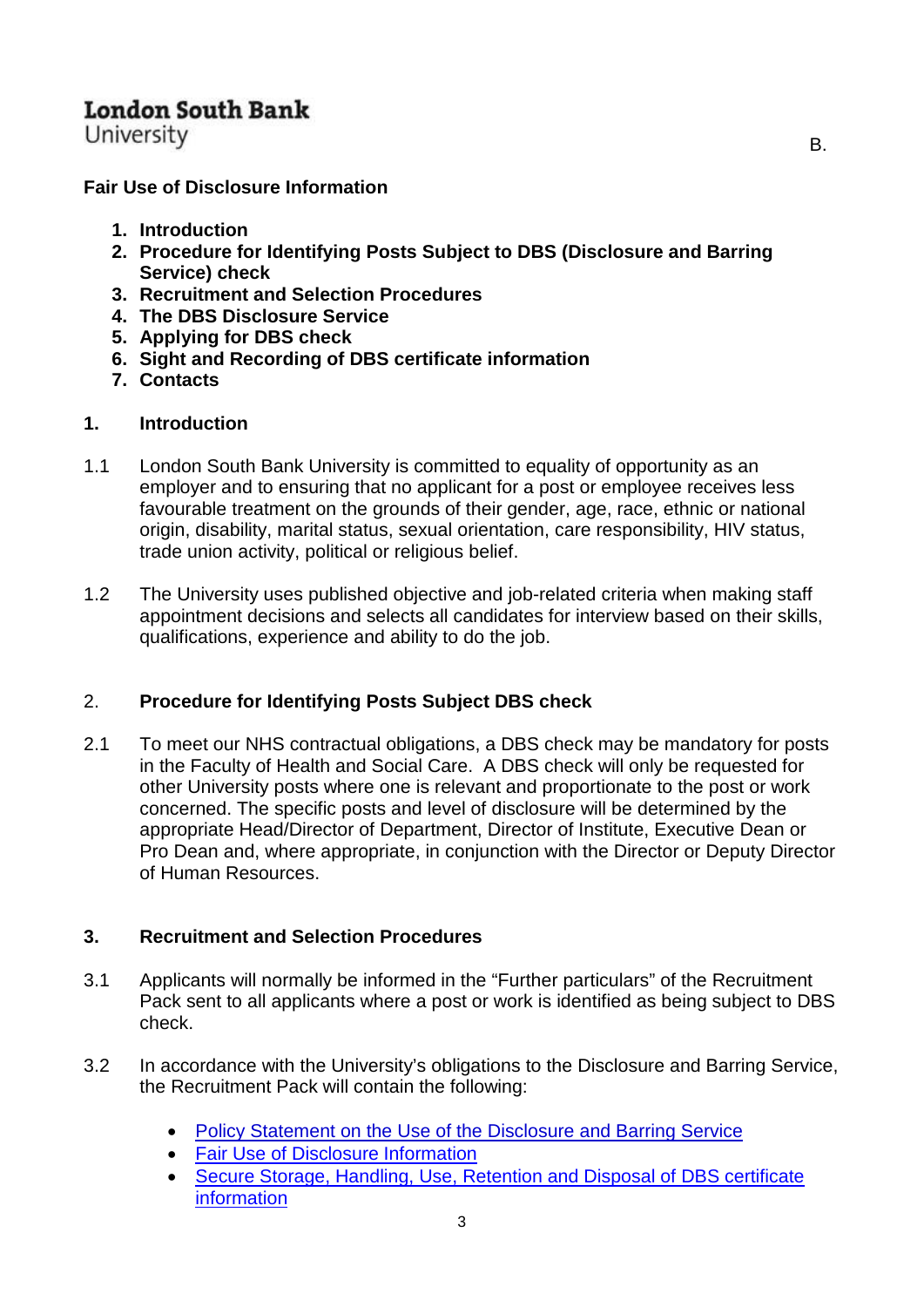- [Recruitment of Ex-offenders](#page-9-0)
- Where applicable, [Enhanced DBS checks for academic staff in the Faculty of](#page-12-0)  [Health & Social Care who access public sector premises for the purpose of](#page-12-0)  [supervising students during practice learning experiences](#page-12-0)

The University will also make applicants aware of the DBS code of practice\* and DBS glossary\*, indicating how it can be read online and how they can obtain a copy.

- 3.3 These arrangements will apply whether the post is advertised internally or externally. Where a DBS check is appropriate as a result of changes to the role of an existing member of staff, or, for example, short-term internal secondments, members of staff will be given a copy of all DBS related policy documents at the appropriate time.
- 3.4 The Policy on the Recruitment of Ex-offenders is provided to all applicants at the commencement of the recruitment process. Unless the nature of the post is one that the University has identified as being subject to a DBS check, the University will only ask about "unspent" convictions as defined in the Rehabilitation of Offenders Act.
- 3.5 In certain circumstances, applicants or current employees taking on a new role or work may be subject to a DBS check resulting from the requirements of external contractors and providers to the University. For example: to access NHS premises for the purposes of supervising students during clinical placement, Enhanced DBS checks are a stipulation of the 'licence of attendance' for University staff in the Faculty of Health and Social Care. Applicants for these posts will receive an additional Policy Statement from Faculty of Health and Social Care in their Recruitment Pack.
	- 3.6 Failure to disclose information directly relevant to the post or work that is subsequently revealed as a result of a DBS check could lead to the withdrawal of any offer. Where the position or work of an existing member of staff changes and the University considers it appropriate to request a DBS check, failure to comply may disqualify an employee from the position/work.
- 3.7 It is the responsibility of the individual to inform the University of any subsequent cautions, convictions, reprimands and warnings. Not knowing about understanding the law will not be considered as a reason for non-declaration.

## **4 The DBS Checking Service**

- 4.1 The **DBS** acts as a "one-stop shop". It checks information:
	- held on the Police National Computer (PNC), such as, convictions, cautions, reprimands and warnings in England, Wales and those recorded from Scotland. There is also some Northern Ireland conviction data held on PNC;
	- held by local police forces relating to relevant non-conviction information;
	- from the DBS' Children's Barred List:
	- from the DBS' Adults Barred List.

\_\_\_\_\_\_\_\_\_\_\_\_\_\_\_\_\_\_\_\_\_\_\_\_\_\_\_\_\_\_\_\_\_ *[\\*See Page 15 for hyperlinks to this information](#page-14-0)*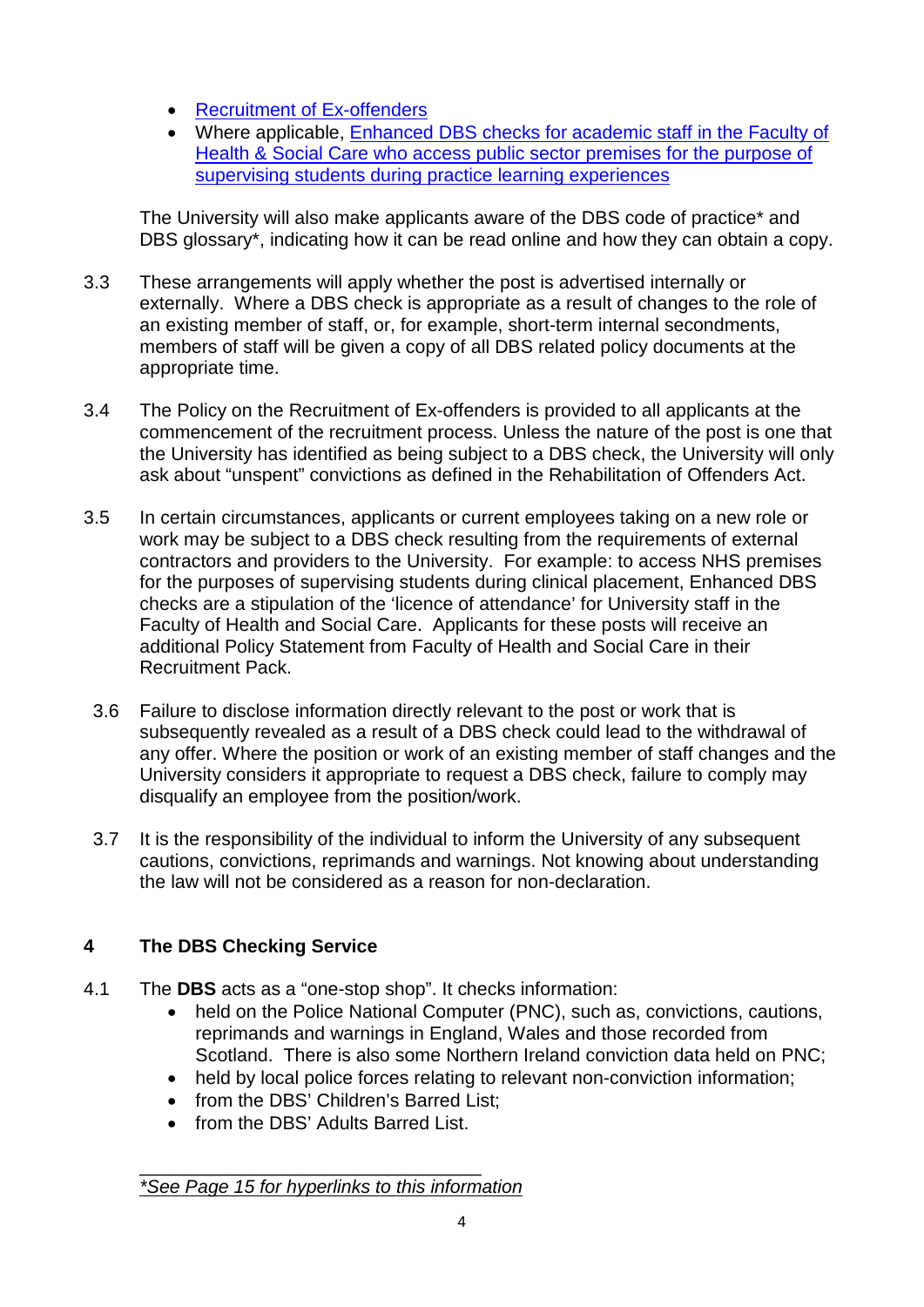4.2 As a Registered Body with the DBS the University can obtain information about an individual's criminal record for approved purposes. There are two levels (4 types) of DBS check available: Standard and Enhanced. The type of report requested will be based on the level of responsibility an individual has in respect of working with and caring for young people under 18 or adults requiring regulated activities which lead to them being considered as vulnerable at the point of receiving them.

#### • **Standard DBS Check**

These apply to positions and professions exempted under the Rehabilitation of Offenders Act. Groups include those involved regularly with: children, young people, the elderly, sick or disabled, the administration of the law and other sensitive areas or positions of trust.

Standard checks contain details of an individual's convictions, cautions, reprimands or warnings recorded on police central records and includes 'spent' and 'unspent' convictions. These are shown on a criminal records check.

To be eligible for a standard level DBS check the position **must** be included in the Rehabilitation of Offenders Act (ROA) 1974 (Exceptions) Order 1975.

### • **Enhanced DBS Check**

Enhanced checks are for posts that involve a far greater degree of contact with vulnerable groups including children. In general the type of work will involve regularly caring for, supervising, training or being in sole charge of such people. Enhanced checks are also issued for certain gaming and licensing purposes and judicial appointments.

An enhanced check contains the same details as a standard check, together with any information held locally by police forces that a Chief Officer reasonably believes to be relevant to the post applied for and considers ought to be disclosed.

To be eligible for an enhanced level DBS check, the position **must** be included both in the ROA Exceptions Order **and** in Police Act Regulations.

#### **Enhanced Disclosure + barred list check (child) Enhanced Disclosure + barred list check (adult)**

An enhanced check with information from the DBS's children's/ adults barred lists is only available for those individuals engaged in regulated activity with vulnerable groups and a small number of posts as listed in the Police Act Regulations.

To be eligible to request a check of the children's or adults barred lists, the position must meet the definition of regulated activity effective from 10 September 2012, as outlined in the following documents:

DBS glossary\* Regulated activity – adults\* and Regulated activity – children\*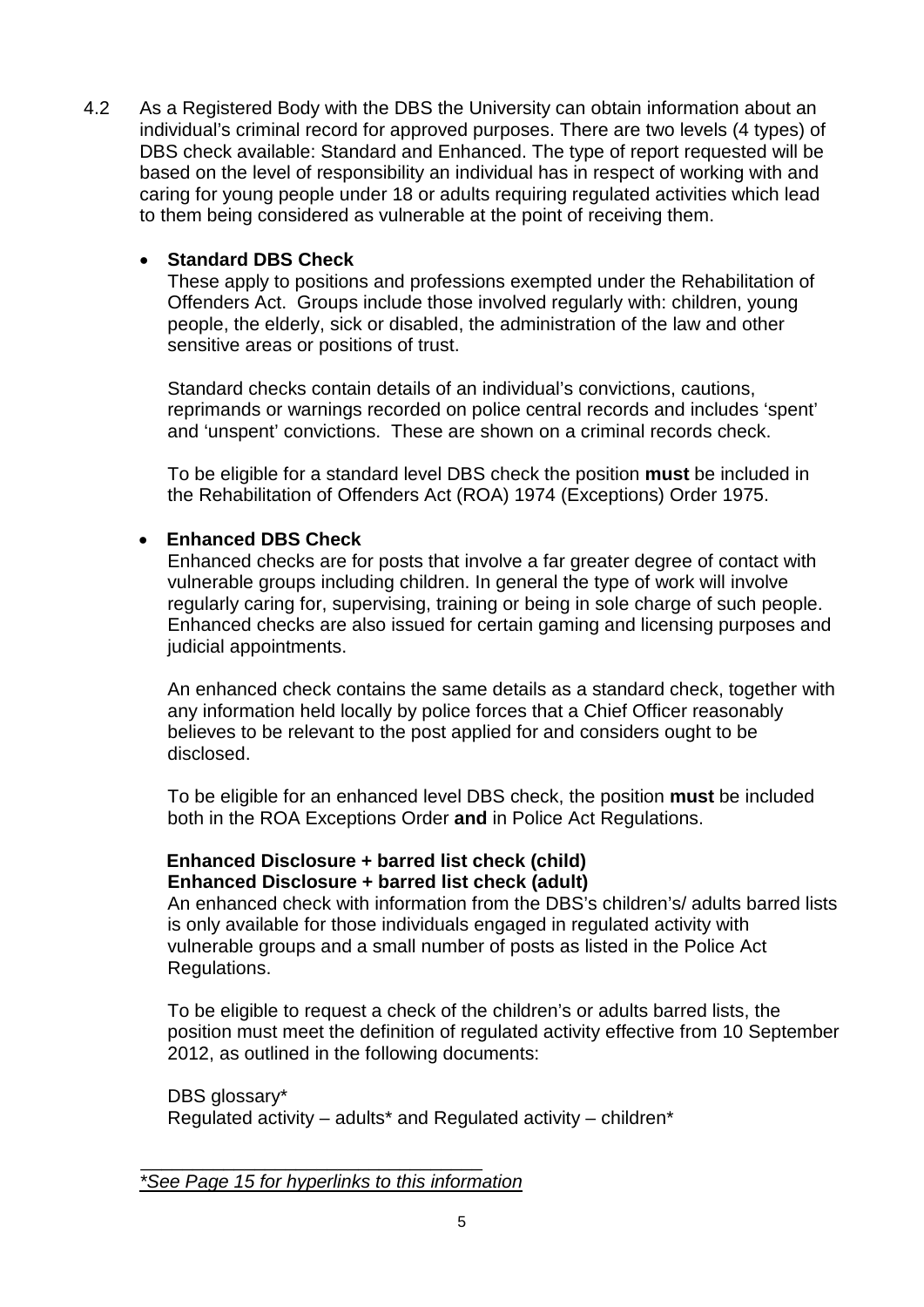#### 4.3 **Overseas applicants**

In a small number of cases overseas criminal records are held on the Police National Computer and these would be revealed as part of a criminal record check. The University recognises that a DBS check may not provide a complete picture of any criminal record that may exist for applicants from overseas and may contact the embassy or High Commission of the country in question in this connection. The University may ask overseas applicants to obtain further information where it deems that necessary.

## **5 Applying for a DBS check**

- 5.1 Following interview, the successful candidate will be advised that any offer of employment is subject to the University receiving a satisfactory Standard or Enhanced DBS check. It will **NOT** be possible to commence employment with the University or take up a new position or work until the DBS check process is completed.
- 5.2.1 The University will forward the appropriate DBS check application form to the successful candidate together with an applicant's guide to completing the DBS application form. Candidates are strongly advised to consult Human Resources or the DBS if they have any concerns about completing the form or in providing the documentation used for identification purposes.

As a Registered Body, the University must establish the true identity of the applicant, through the examination of a range of **original** documents as set out by the DBS. This will be carried out by fully briefed Human Resources staff following University guidance and DBS requirements.

The DBS service standards and performance targets are available on the DBS website\*.

### **6 Sight and recording of DBS certificate information; request to hold a temporary photocopy**

6.1 Once the check is completed, the DBS will send a certificate listing the results to the applicant. The Human Resources Department (HRD) will ask the applicant for sight of their DBS certificate and will record the certificate information on a database.

The DBS will not provide a copy of the certificate to the University and HRD and will seek the applicant's consent to take a photocopy of the certificate for temporary retention.

In either event, DBS certificate information will be handled in accordance with the University's policy for the [Secure Storage, Handling, Use, Retention and Disposal of](#page-7-0)  [DBS certificate information](#page-7-0)

6.2 If the University is satisfied with the information contained in the DBS certificate, the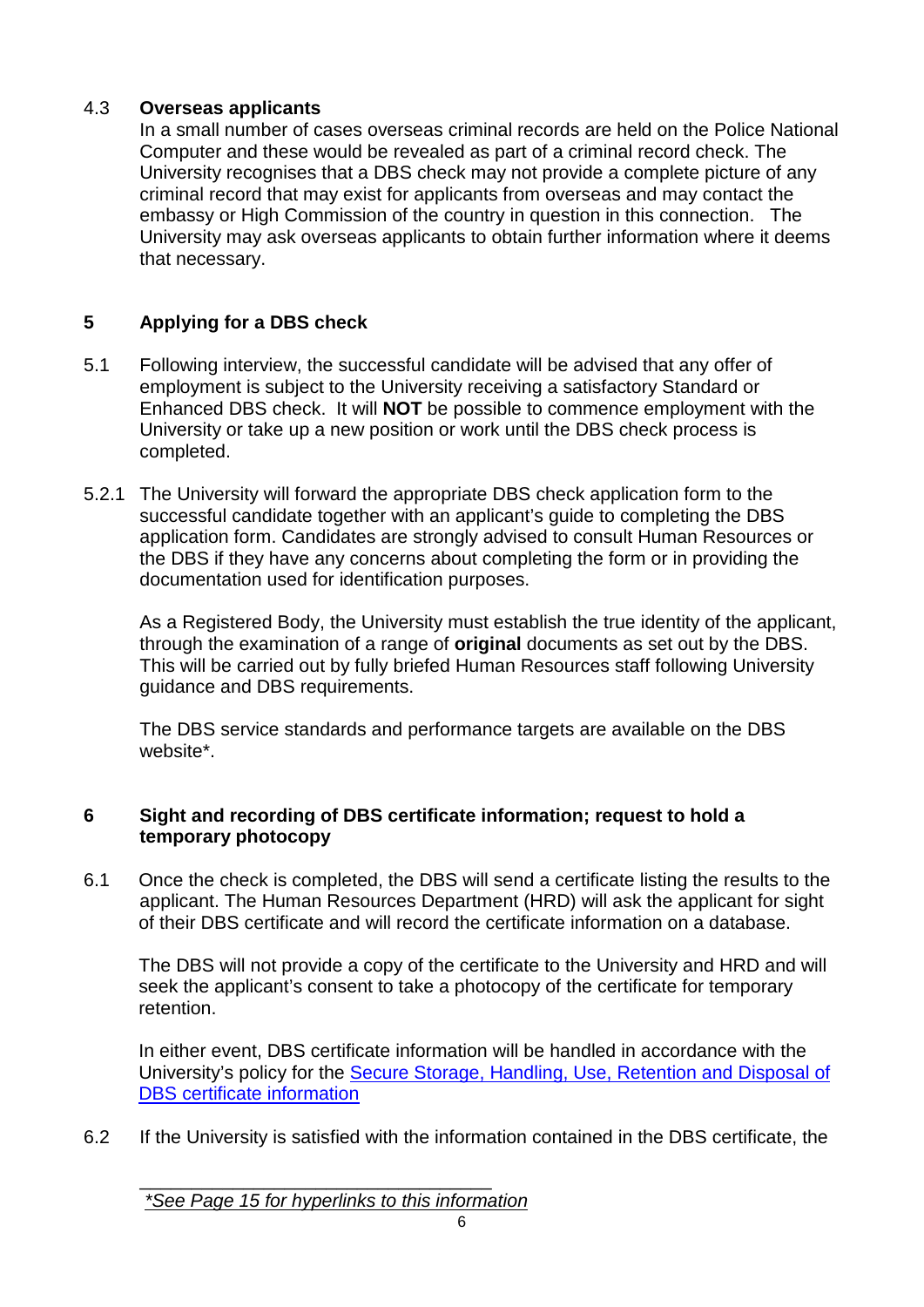candidate will be advised and any conditional offer of employment or appointment will be confirmed. The Contract of Employment will state that the position to which the individual has been appointed is subject to a DBS check and will require the employee to inform the University of any subsequent criminal convictions, cautions, reprimands and warnings. It will also detail the consequences of failure to do so which may include termination of employment.

6.3 If the DBS certificate contains information that is an area for concern, then the matter will be considered in accordance with the University's policy on [Recruitment of Ex](#page-9-0)[offenders.](#page-9-0)

#### **8. Contacts**

DBS contacts:*[See Page 15 for DBS contact details](#page-14-0)*

HRD contacts:

Katie Boyce, Head of Human Resources ex 6201 [boycek@lsbu.ac.uk](mailto:boycek@lsbu.ac.uk)

Joanne Monk, Deputy Head of Human Resources ex 6203 [monkj@lsbu.ac.uk](mailto:monkj@lsbu.ac.uk)

[HR Business Partners and Assistant Advisers](http://www1.lsbu.ac.uk/hr/docs/hr_advisers.doc)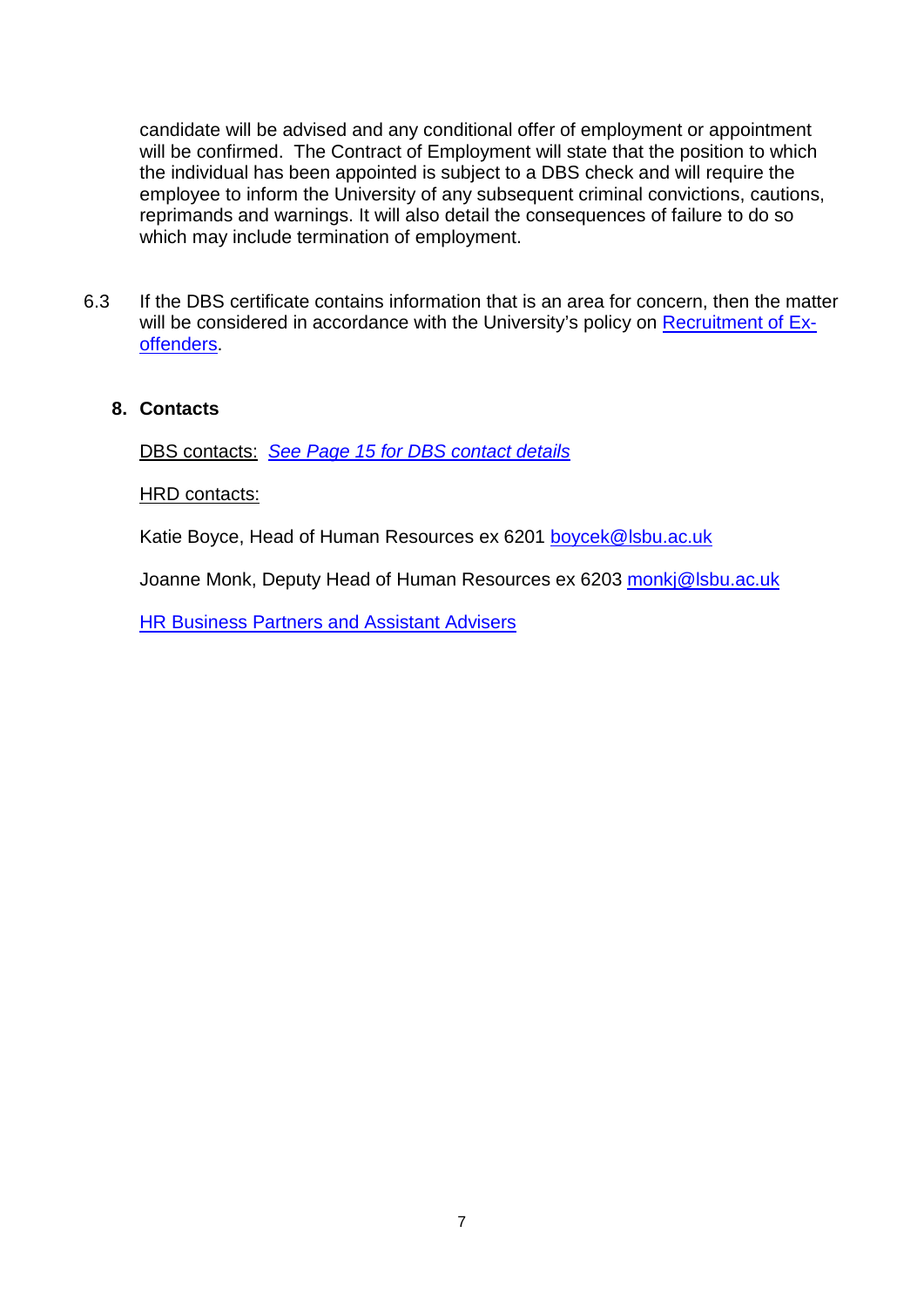<span id="page-7-0"></span>University

## **Policy Statement: Secure Storage, Handling, Use, Retention and Disposal of Disclosure and Barring Service (DBS) certificate information**

- 1. The DBS is a non-departmental public body (NDPB) sponsored by the Home Office, which helps employers make safer recruitment decisions and prevents unsuitable people from working with vulnerable groups, including children, through its criminal record checking and barring functions.
- 2. As a Registered Body with the DBS, the University can obtain information about an individual's criminal record for approved purposes, provided we comply with the DBS' Code of Practice\*.
- 3. All our policies are available on the University's Human Resources website\*.

One of these policies in [Disclosure and Barring Service \(DBS\) -](https://www.lsbu.ac.uk/staff/matters/documentation/crb_disclosure_policy.doc) Policy on the use of the [DBS](https://www.lsbu.ac.uk/staff/matters/documentation/crb_disclosure_policy.doc) is on the correct handling and safekeeping of Disclosure information and this is detailed below.

4. The University also complies fully with its obligations under the Data Protection Act and other relevant legislation\*.

## **Storage and access**

5. DBS certificate information will not be kept on an applicant's personnel file. Certificate information will be recorded on the Human Resources electronic staff records system. Where, in addition, consent has been given by the applicant for the Human Resources Department to take a photocopy of the DBS certificate, this will be kept separately and securely, in lockable, non-portable, storage containers (such as a filing cabinet). Access will be strictly controlled and limited to those who are authorised to see it as part of their duties.

#### **Handling**

6. In accordance with section 125 of the Police Act 1997, only those authorised in the course of their duties will have access to DBS certificate information. The University recognises that it is a criminal offence to pass this information to anyone who is not entitled to receive it.

C.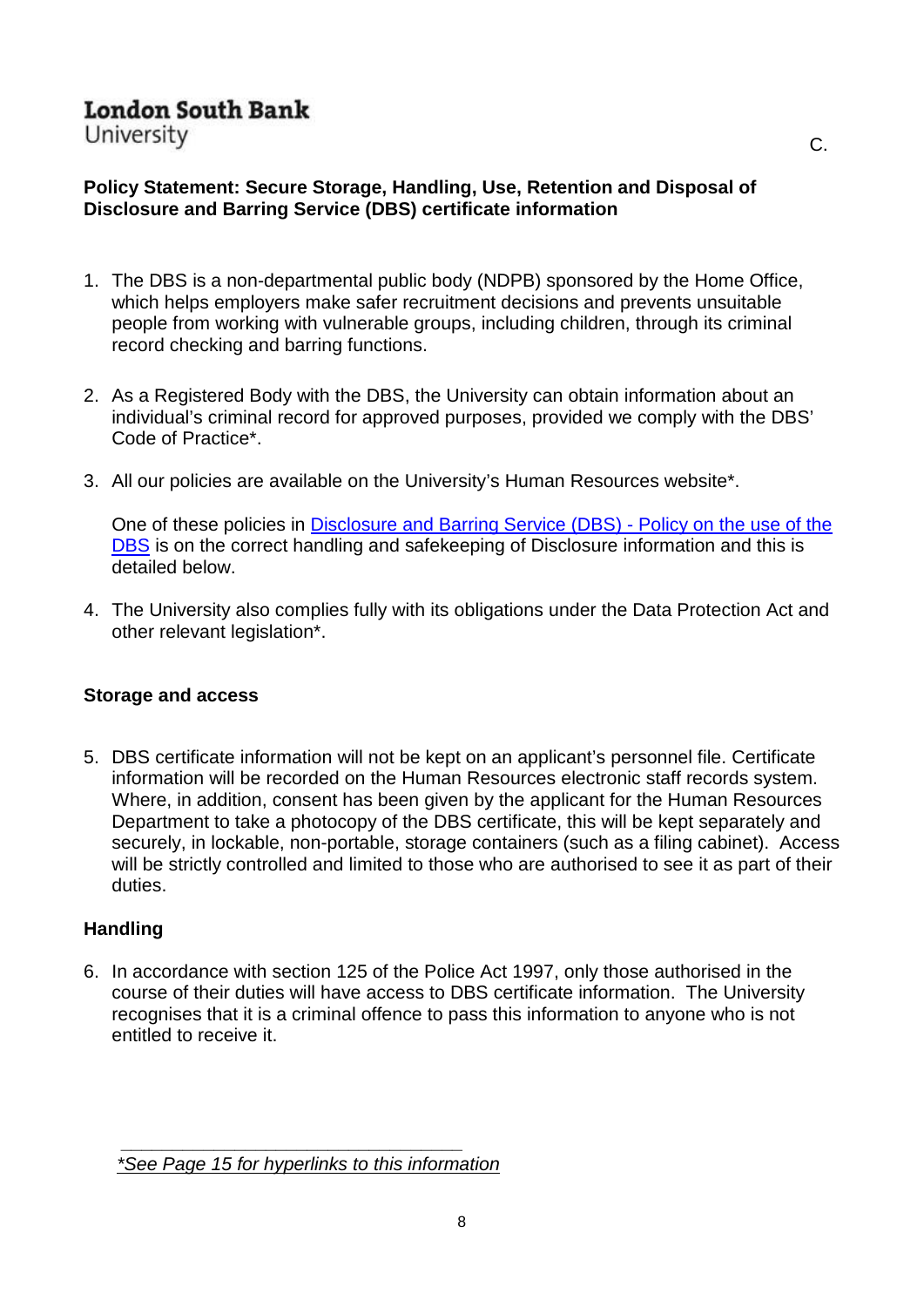## **Usage**

7. DBS certificate information will only be used for the specific purpose for which is as requested and for which the applicant's full consent has been given.

### **Retention of Agreed Copies of DBS Certificates**

- 8. Once a recruitment (or other relevant) decision has been made, the University will not keep any copy of the DBS certificate, or any associated correspondence, to which the applicant consented for longer than is necessary.
- 9. In general, this will be for a maximum of 6 months. This period allows for the consideration and resolution of any disputes or complaints. If, in very exceptional circumstances, it is considered necessary to keep DBS certificate information for longer than 6 months, we will consult the DBS about this and will give full consideration to data protection and human rights of the individual before doing so. The usual conditions in respect of storage and access will continue in place during this period.

#### **Disposal**

- 10.Once the retention period has elapsed, the University will ensure any copy of the DBS, certificate, or any associated correspondence, to which the applicant consented is immediately destroyed by suitably secure means i.e. shredding, pulping or burning. It will not be kept in any insecure receptacle (e.g. waste bin or confidential waste sack) whilst awaiting destruction. No other image of the DBS certificate or certificate information will be made or retained.
- 11.However, the University will keep an electronic record of the date of a DBS certificate, the name of the subject, the type of DBS check requested, the position for which the DBS check was requested, the unique reference number of the DBS certificate issued by the DBS and details of the recruitment decision taken.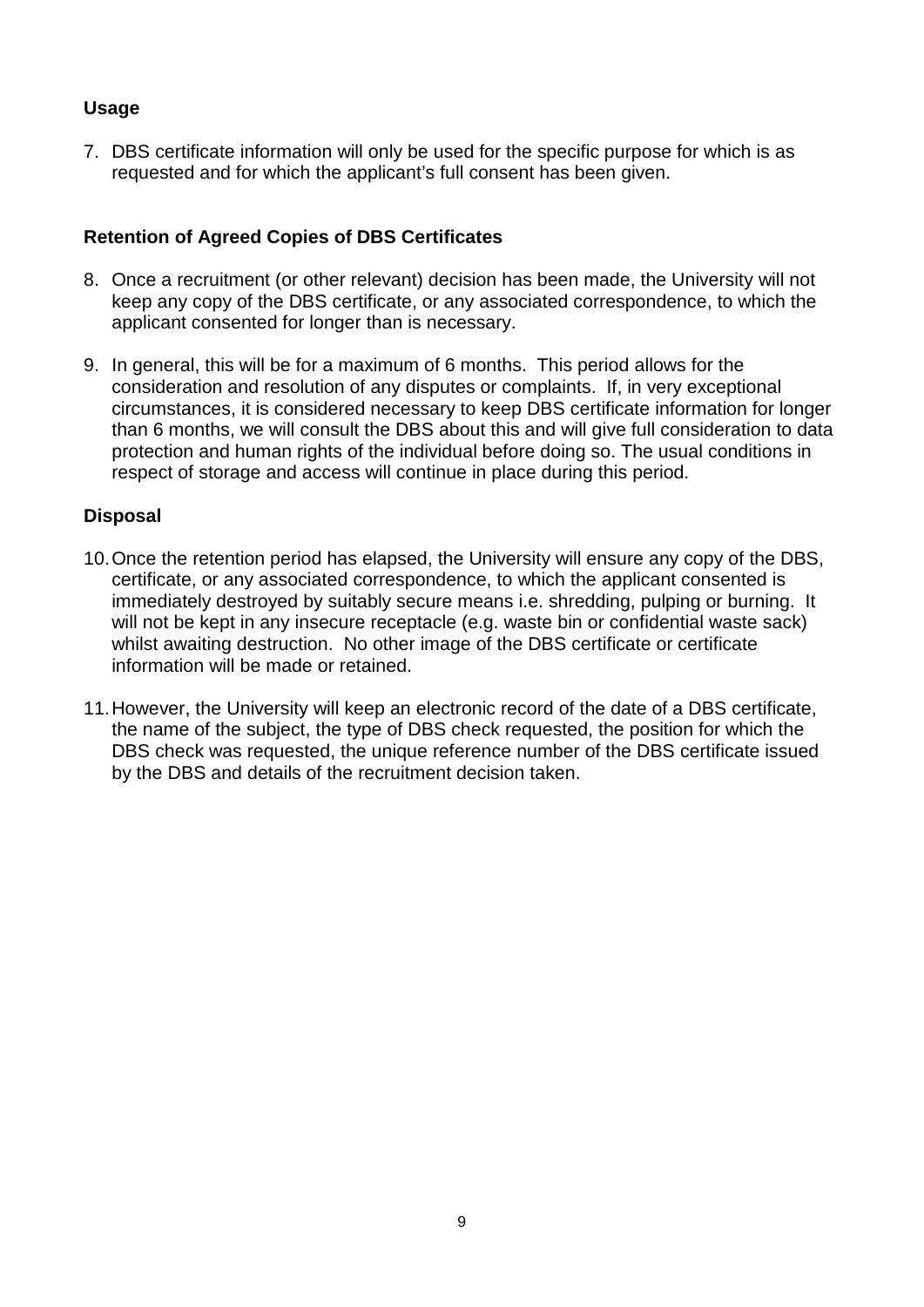<span id="page-9-0"></span>University

## **Policy Statement on the Recruitment of Ex-offenders**

- **1. Introduction**
- **2. Principles**
- **3. Recruitment Process**
- **4. Making a Decision**

## **1. Introduction**

1.1 As a Registered body with the Disclosure and Barring Service, the University complies with the DBS Code of Practice on the Recruitment of Ex-offenders. It meets its obligations with this written policy which should be read in conjunction with its Policy Statements on the *[Use of the Disclosure and Barring Service](#page-1-0)* and the *[Fair](#page-2-0)  [Use of Disclosure Information](#page-2-0)*. These policies are sent to all applicants for a DBS check at the outset of the recruitment process. The University will also make applicants aware of the DBS Code of Practice\* and DBS glossary\* indicating how it can be read online and how they can obtain a copy.

D.

### **2. Principles**

- 2.1 As an employer the University is committed to equality of opportunity and this underpins our employment and recruitment procedures. We use published, objective, job-related criteria when making staff appointment decisions and select all candidates for interview based on their skills, qualifications, experience and ability to do the job.
- 2.2 **Having a criminal record will not necessarily bar you from working for us.** This will depend on the nature of the position and the circumstances and background of any offences.
- 2.3 The Rehabilitation of Offenders Act (ROA) 1974 ensures that ex-offenders who have not re-offended for a period of time after the date of their conviction are not discriminated against when applying for jobs. Unless the work/position is exempt under the ROA, the University will only ask about 'unspent' convictions as defined in the Act.
- 2.4 The University will observe guidance issued by the Disclosure and Barring Service on the use of DBS certificate information in the employment of ex-offenders.

## **3. Recruitment Process**

3.1 Where a DBS check is part of the recruitment process, applicants will be informed in the "Further particulars" of the Recruitment Pack. A DBS check will only be requested for posts where one is relevant and proportionate to the post concerned.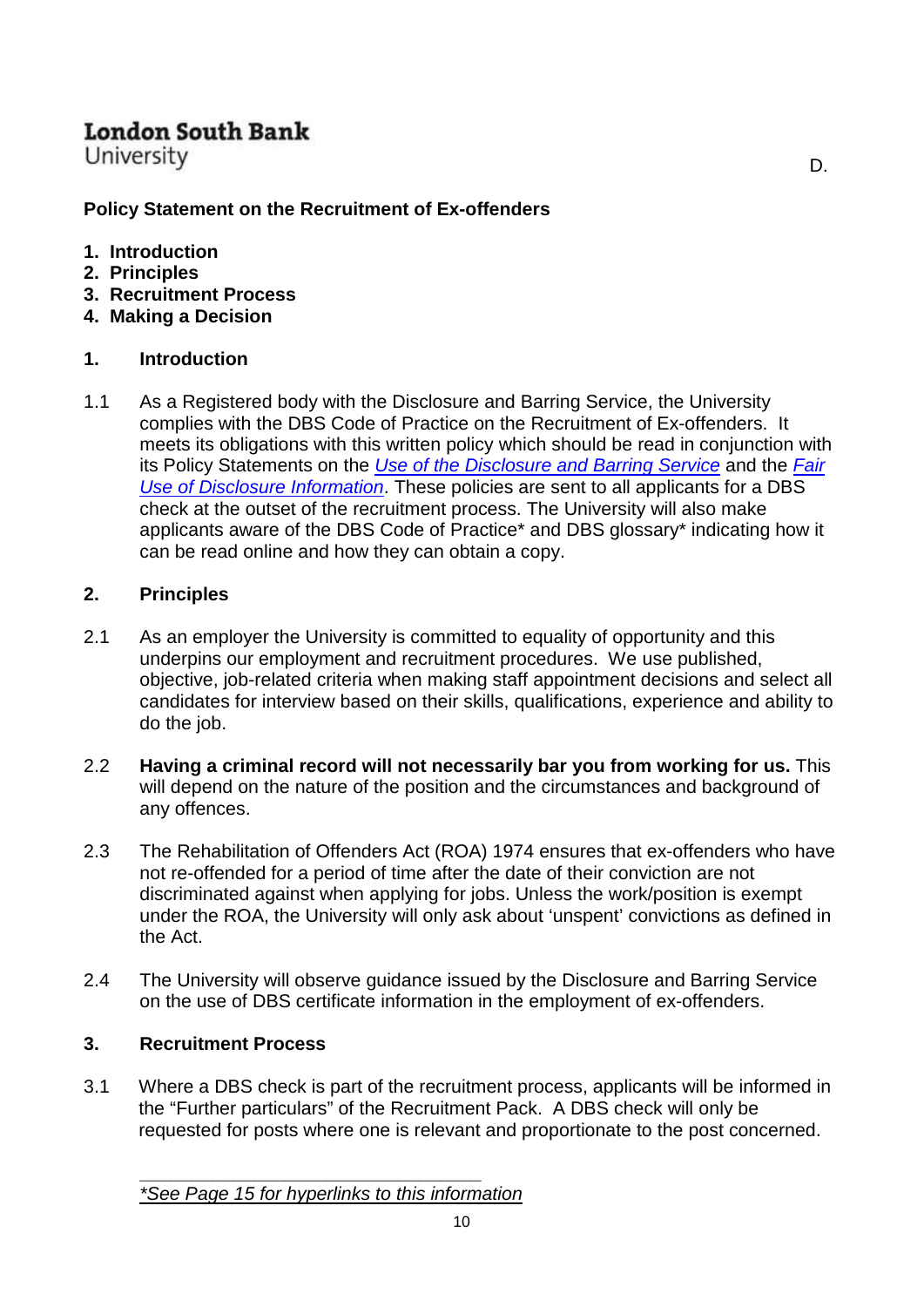- 3.2 A DBS check will be seen as complementary to the University's existing recruitment practice and will be used to make better informed recruitment and appointment decisions. The DBS checking service will not be used as a substitute for any of the other existing pre-appointment checks, including taking up references and enquiring into the person's previous employment history.
- 3.3 Staff involved in the recruitment process will have received guidance in the relevant legislation regarding the employment of persons who have been convicted in the past, for example the Rehabilitation of Offenders Act 1974.
- 3.4 The University will ensure fairness at all times. It will not discriminate against the applicant during the DBS check process or on the basis of any information received.

#### **4. Making the decision**

- 4.1 Normally, where the DBS certificate indicates a criminal record or a conviction of an applicant, or other relevant information, any decisions relating to an appointment will be taken by the Director or Deputy Director of Human Resources in conjunction with the appropriate Executive Dean or Head/Director of Department.
- 4.2 In determining whether or not to confirm an appointment in such circumstances, all the relevant factors will be taken into account and an objective assessment made based on all the information available.
- 4.3 Objective assessments will:
	- Focus on a person's abilities, skills, qualifications and experience and recognise that having a criminal record does not always mean a lack of these
	- Consider the nature of the conviction and its relevance to the job in question
	- Identify the risks to the University's business, students, customers, clients and employees in employing an ex-offender and whether these could be sensibly and effectively managed.
- 4.4 Considerations to be taken into account in relation to the offence will include:
	- Whether the conviction or other matter revealed is relevant to the position in question
	- The seriousness of any offence or other matter revealed
	- The length of time since the offence or other matter occurred
	- Whether the individual has a pattern of offending behaviour or other relevant matters
	- Whether the individual's circumstances have changed since the offending behaviour or the other relevant matters, and
	- The circumstances surrounding the offence and the explanations/s offered by the convicted person.
- 4.5 Before a final decision is made, the decision maker/s will: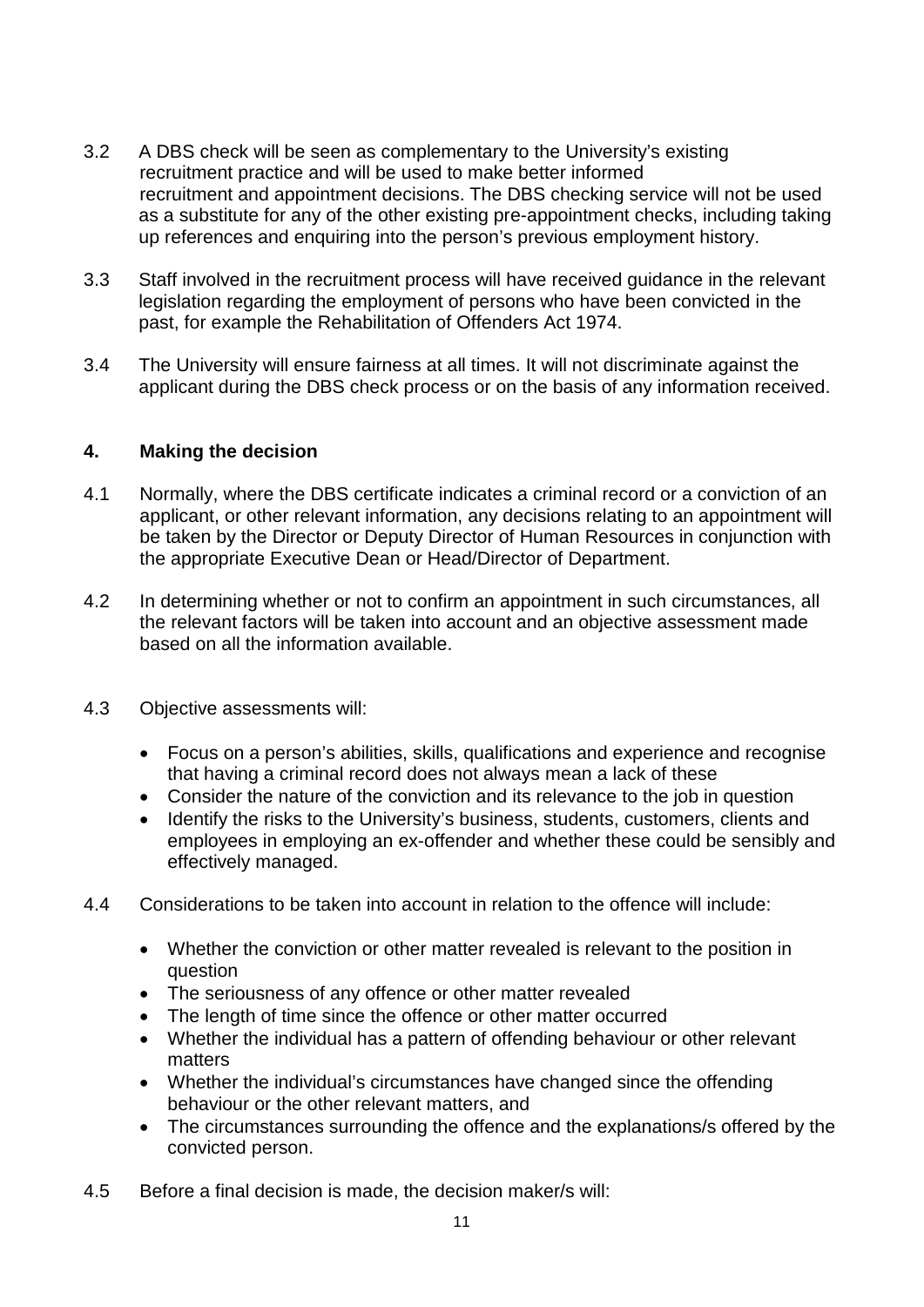- Undertake to discuss any matter revealed in a DBS certificate with the person seeking the position before withdrawing a conditional offer of employment or appointment
- Attempt to resolve any dispute, where an applicant disputes the information provided in a DBS certificate.

#### **5. Conveying the decision**

- 5.1 Where a conditional offer of employment is to be withdrawn, the person seeking the position will be advised as soon as is practicably possible by the University. Similarly, any internal applicant or prospective appointee to a new role will be advised that the offer is withdrawn.
- 5.2 If it is decided that an existing member of staff is no longer suitable for the role he/she occupies as a result of a criminal record or other relevant information, then the following options will be considered:
	- Firstly, the possibility of a transfer to an alternative position in the University for which the employee is not considered unsuitable as a result of a criminal record or other relevant information received.
	- In the event there is no such suitable alternative position available, the University will consider all other options. This will include termination of employment if it is considered the criminal record or other relevant information renders the individual unsuitable for any available positions in the University.
	- The University will also have to consider these options, including the termination of employment, if an employee deliberately withholds or does not advise the University of any conviction or relevant information subsequent to appointment.
- 5.3 In all cases, full consultation will take place with the individual concerned and any action taken will be in accordance with the University's stated policies and procedures.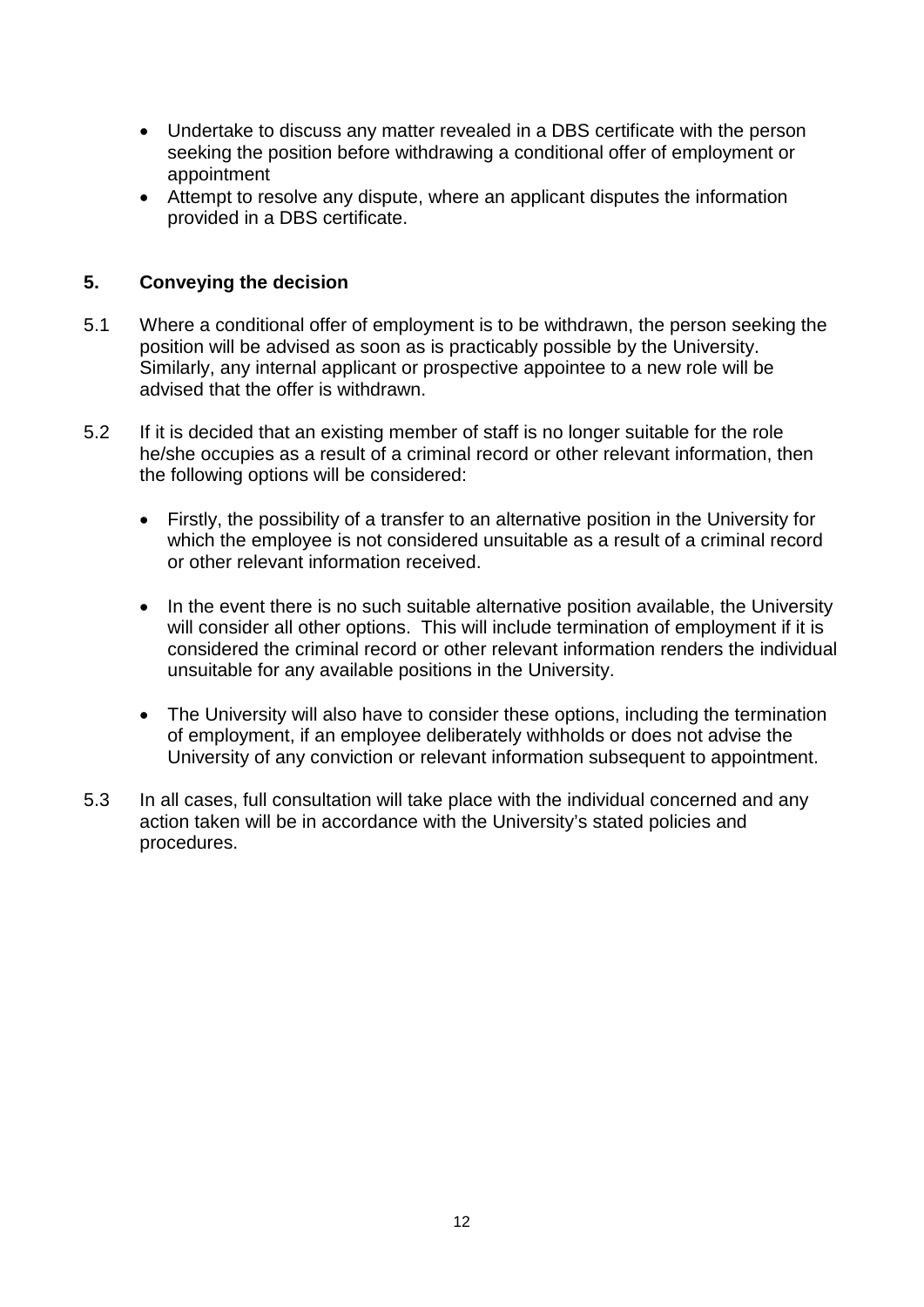<span id="page-12-0"></span>University

**Policy Statement on Enhanced DBS (Disclosure and Barring Service) checks for academic staff employed in the Faculty of Health and Social Care who access public sector premises for the purpose of supervising students during practice learning experiences.**

- 1. All academic staff employed in the Faculty of Health and Social Care at London South Bank University are required to hold an Honorary Contract (or equivalent) to permit access to NHS and Local Authority social care premises for the purpose of supervising students during practice learning experiences.
- 2. The University co-operates with all its Partners so that all reasonable measures are taken to ensure public protection for those with whom we come into contact during the supervision of our students in practice learning settings.
- 3. With effect from  $1<sup>st</sup>$  June 2003, all academic staff who supervise students during practice learning experiences, or who come into contact with children and adults requiring regulated activities which lead to them being considered vulnerable at the point of receiving them in the "care" of health or social care agencies, will, as part of the recruitment process, be required to apply for an Enhanced DBS check from the Disclosure and Barring Service.
- 4. This is a specific measure enabling organisations to make safer recruitment decisions by identifying candidates who may be unsuitable for certain work and to underline public protection.
- 5. The University, as a Registered Body with the Disclosure and Barring Service, adheres to the DBS code of practice\*.

Further information is available from the DBS - [See Page 15 for details](#page-14-0)

6. Any questions regarding this Policy statement should be addressed to

Katie Boyce, Director of Human Resources email: [boycek@lsbu.ac.uk](mailto:boycek@lsbu.ac.uk) Telephone number: +44 (0)20 7815 6201

**\_\_\_\_\_\_\_\_\_\_\_\_\_\_\_\_\_\_\_\_\_\_\_\_\_\_\_\_\_\_\_\_\_** *[\\*See Page 15 for hyperlinks to this information](#page-14-0)*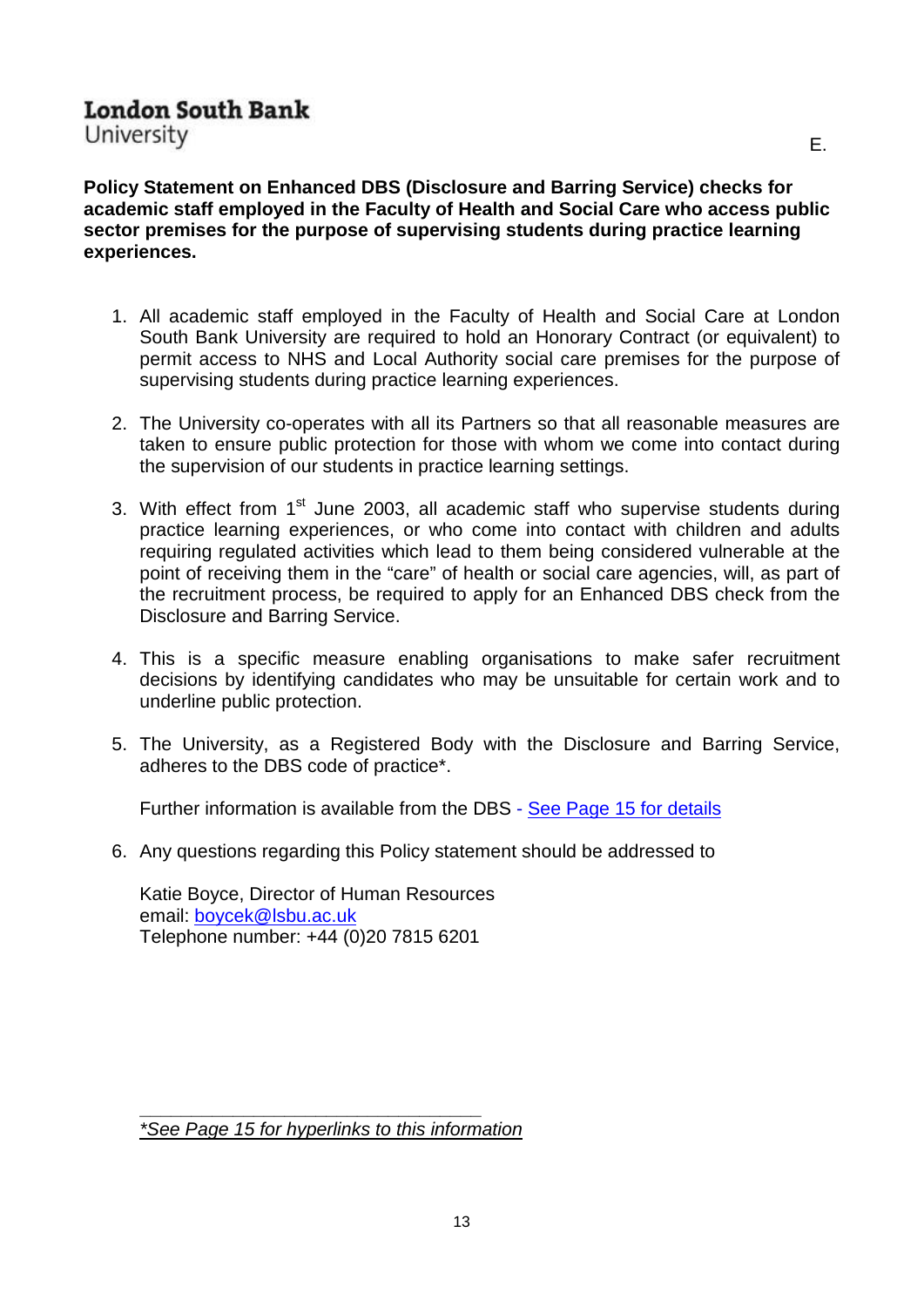<span id="page-13-0"></span>University

#### **Flowchart: The Appointment of staff in conjunction with the Disclosure & Barring Service Policy**